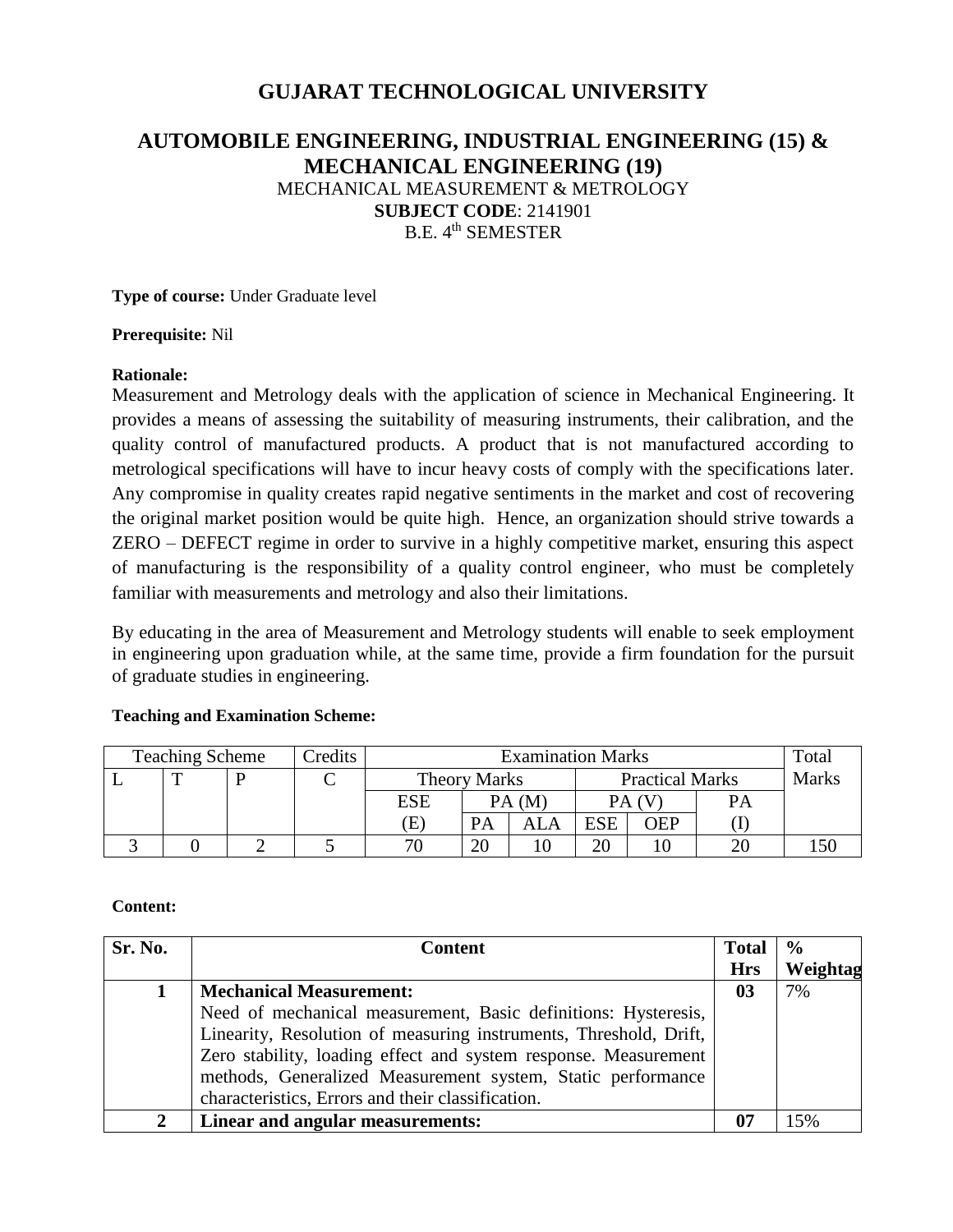|                         | Linear Measurement Instruments, Vernier calliper, Micrometer,                           |    |     |
|-------------------------|-----------------------------------------------------------------------------------------|----|-----|
|                         | Interval measurements: Slip gauges, Checking of slip gauges for                         |    |     |
|                         | surface quality, Optical flat, Limit gauges, Problems<br>on                             |    |     |
|                         | measurements with gauge.                                                                |    |     |
| $\overline{\mathbf{3}}$ | <b>Measurement of Force, Torque and Strain:</b>                                         | 06 | 14% |
|                         | Force measurement: load cells, cantilever beams, proving rings,                         |    |     |
|                         | differential transformers.                                                              |    |     |
|                         | Measurement of torque: Torsion bar dynamometer,<br>servo                                |    |     |
|                         | controlled dynamometer, absorption dynamometers.<br>Power                               |    |     |
|                         | Measurements.                                                                           |    |     |
|                         | Measurement of strain: Mechanical strain gauges, electrical strain                      |    |     |
|                         | gauges, strain gauge: materials, gauge factors, theory of strain                        |    |     |
|                         | gauges and method of measurement, bridge arrangement,                                   |    |     |
|                         | temperature compensation.                                                               |    |     |
| $\overline{\mathbf{4}}$ | Displacement, Velocity/Speed,<br>and<br>Acceleration,                                   | 04 | 7%  |
|                         | <b>Measurement:</b>                                                                     |    |     |
|                         | Working principal of Resistive Potentiometer, Linear variable                           |    |     |
|                         | differential<br>transducers,<br>Electro<br>Transducers,<br>Magnetic                     |    |     |
|                         | Electrical<br>and<br>Photoelectric<br>Mechanical,<br>Tachometers,                       |    |     |
|                         | Piezoelectric Accelerometer, Seismic Accelerometer,                                     |    |     |
| 5                       | <b>Temperature measurement:</b>                                                         | 04 | 12% |
|                         | Temperature Measuring Devices: Thermocouples, Resistance                                |    |     |
|                         | Temperature Detectors, Thermistor, Liquid in glass Thermometers,                        |    |     |
|                         | Pressure Thermometers, Pyrometer, Bimetallic strip. Calibration                         |    |     |
|                         | of temperature measuring devices, Numerical Examples on Flow                            |    |     |
|                         | Measurement.                                                                            |    |     |
| 6                       | <b>Metrology:</b>                                                                       | 02 | 4%  |
|                         | Basics of Metrology, Need for Inspection, Accuracy and Precision,                       |    |     |
|                         | Objectives, Standards of measurements.                                                  |    |     |
| $\overline{7}$          | <b>Metrology of Gears and screw threads:</b>                                            | 06 | 12% |
|                         | Gear tooth terminology, Sources of errors in manufacturing of                           |    |     |
|                         | gears, Measurement of tooth thickness: Gear tooth vernier,                              |    |     |
|                         | Constant chord method, Addendum comparator method and Base                              |    |     |
|                         | tangent method, Measurement of tooth profile: Tool maker's                              |    |     |
|                         | microscope or projector, Involute tester, Measurement of pitch,                         |    |     |
|                         | Measurement of run out, Lead and Backlash checking.                                     |    |     |
|                         | Measurement of concentricity, Alignment of gears.                                       |    |     |
|                         | <b>Screw Thread Measurement:</b>                                                        |    |     |
|                         | Errors in threads, screw thread gauges, measurement of element of                       |    |     |
|                         | the external and internal threads, thread calliper gauges.                              |    |     |
| 8                       | <b>Metrology of Surface finish:</b>                                                     | 06 | 12% |
|                         | Surface Metrology Concepts and terminology, Analysis of surface                         |    |     |
|                         | traces, Specification of surface Texture characteristics, and Method                    |    |     |
|                         | of measuring surface finish: Stylus system of measurement, Stylus                       |    |     |
|                         | probe instruments, Wave length, frequency and cut off, other                            |    |     |
|                         | methods for measuring surface roughness: Pneumatic method,                              |    |     |
| $\boldsymbol{9}$        | Light Interference microscopes, Mecrin Instruments.                                     | 03 | 7%  |
|                         | <b>Comparators:</b><br>Functional Requirements, Classification, Mechanical Comparators, |    |     |
|                         |                                                                                         |    |     |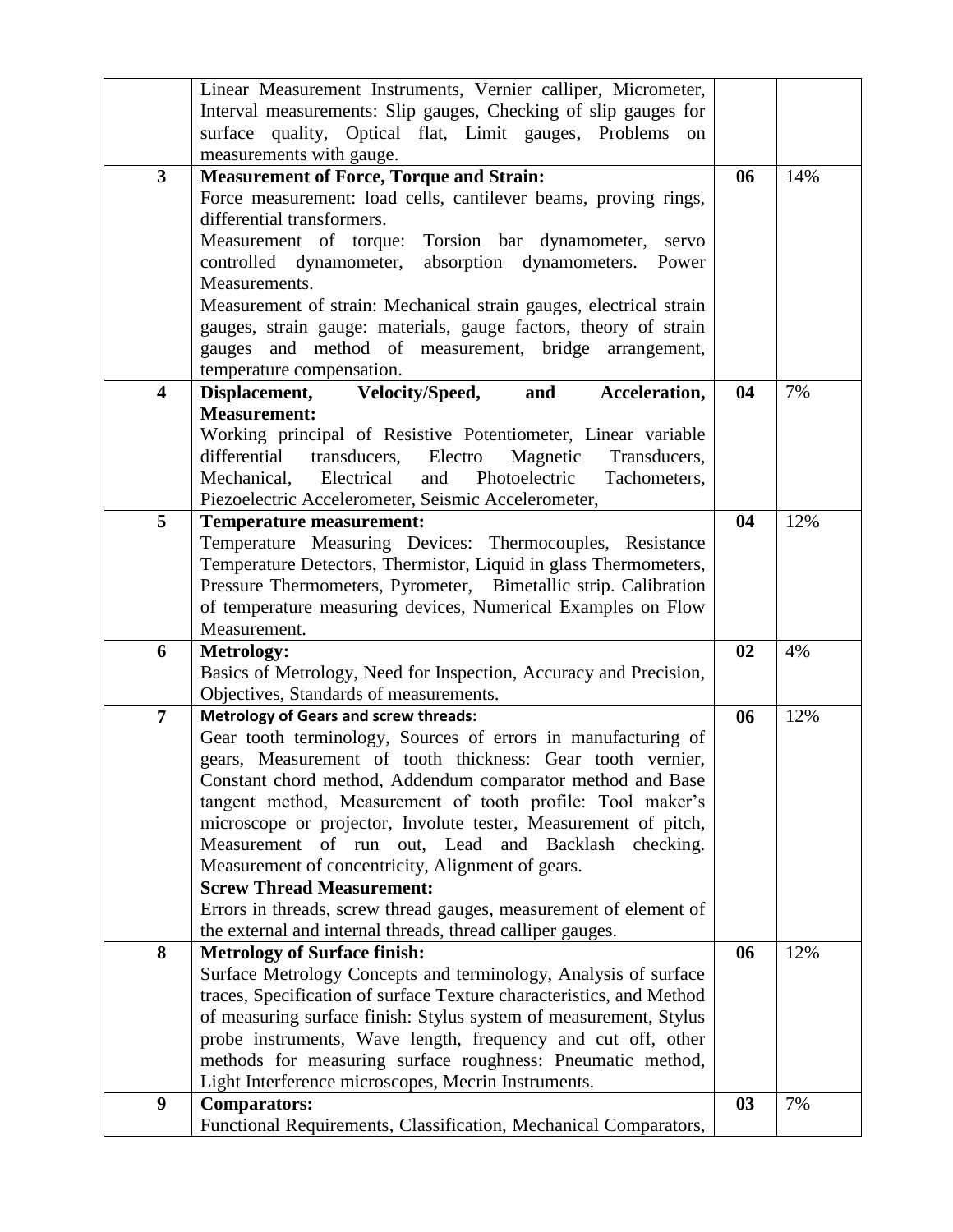|    | Mechanical Optical Comparators, Electrical Comparators,<br>Pneumatic Comparators.                                                                                                                                                                                                                                                              |    |        |
|----|------------------------------------------------------------------------------------------------------------------------------------------------------------------------------------------------------------------------------------------------------------------------------------------------------------------------------------------------|----|--------|
|    |                                                                                                                                                                                                                                                                                                                                                |    |        |
| 10 | <b>Miscellaneous Metrology:</b>                                                                                                                                                                                                                                                                                                                | 04 | 10%    |
|    | Precision Instrumentation based on Laser Principals, Coordinate<br>measuring machines: Structure, Modes of Operation, Probe,<br>Operation and applications. Optical Measuring Techniques: Tool<br>Maker's Microscope, Profile Projector, Optical Square. Basics of<br>Optical Interference and Interferometry, Optoelectronic<br>measurements, |    |        |
|    | <b>Total Hours</b>                                                                                                                                                                                                                                                                                                                             |    | $00\%$ |

#### **Suggested Specification table with Marks (Theory):**

| <b>Distribution of Theory Marks</b> |       |       |            |         |  |  |
|-------------------------------------|-------|-------|------------|---------|--|--|
| ! Level                             | Level | Level | N<br>Level | E Level |  |  |
|                                     |       |       |            | 14      |  |  |

### **Legends: R: Remembrance; U: Understanding; A: Application, N: Analyze and E: Evaluate and above Levels (Revised Bloom's Taxonomy)**

Note: This specification table shall be treated as a general guideline for students and teachers. The actual distribution of marks in the question paper may vary slightly from above table

#### **Reference Books:**

- 1. Engineering Metrology and Measurement, N V Raghavendra and Krishnamurthy, Oxford University Press,
- 2. Engineering Metrology and Measurements, Bentley, Pearson Education
- 3. Theory and Design for Mechanical Measurements,  $3<sup>rd</sup>$  Edition, Richard S Figliola, Donald E Beasley, Wiley India
- 4. Metrology and Measurement, Anand Bewoor & Vinay Kulkarni McGraw-Hill
- 5. Doebelin's Measurement Systems Ernest Doebelin, Dhanesh Manik McGraw-Hill
- 6. Instrumentation, Measurement and Analysis, B.C. Nakra, K.K. Chaudhry McGraw-Hill
- 7. A Text book of Engineering Metrology, I C Gupta, Dhanpat Rai Publications
- 8. A course in Mechanical Measurements and Instrumentation, A K Sawhney, Dhanpat Rai Publications
- 9. Mechanical Measurements and Instrumentations, Er. R K Rajput, Kataria Publication(KATSON)
- 10. Mechanical Measurement and Metrology by R K Jain, Khanna PublisherMechanical Measurement & Control by D.S. Kumar.
- 11. Industrial Instrumentation & Control by S K Singh, McGrawHill
- 12. Mechanical Measurements by Beckwith & Buck, Narosa publishing House

#### **Course Outcome:**

After learning the course the students should be able to:

- 1. Students will describe basic concepts of Metrology
- 2. Students will select linear measuring instrument for measurement of various components
- 3. Students select angular and taper measurement devices for measurement of various components
- 4. Students will discriminate between various screws by measuring their dimensions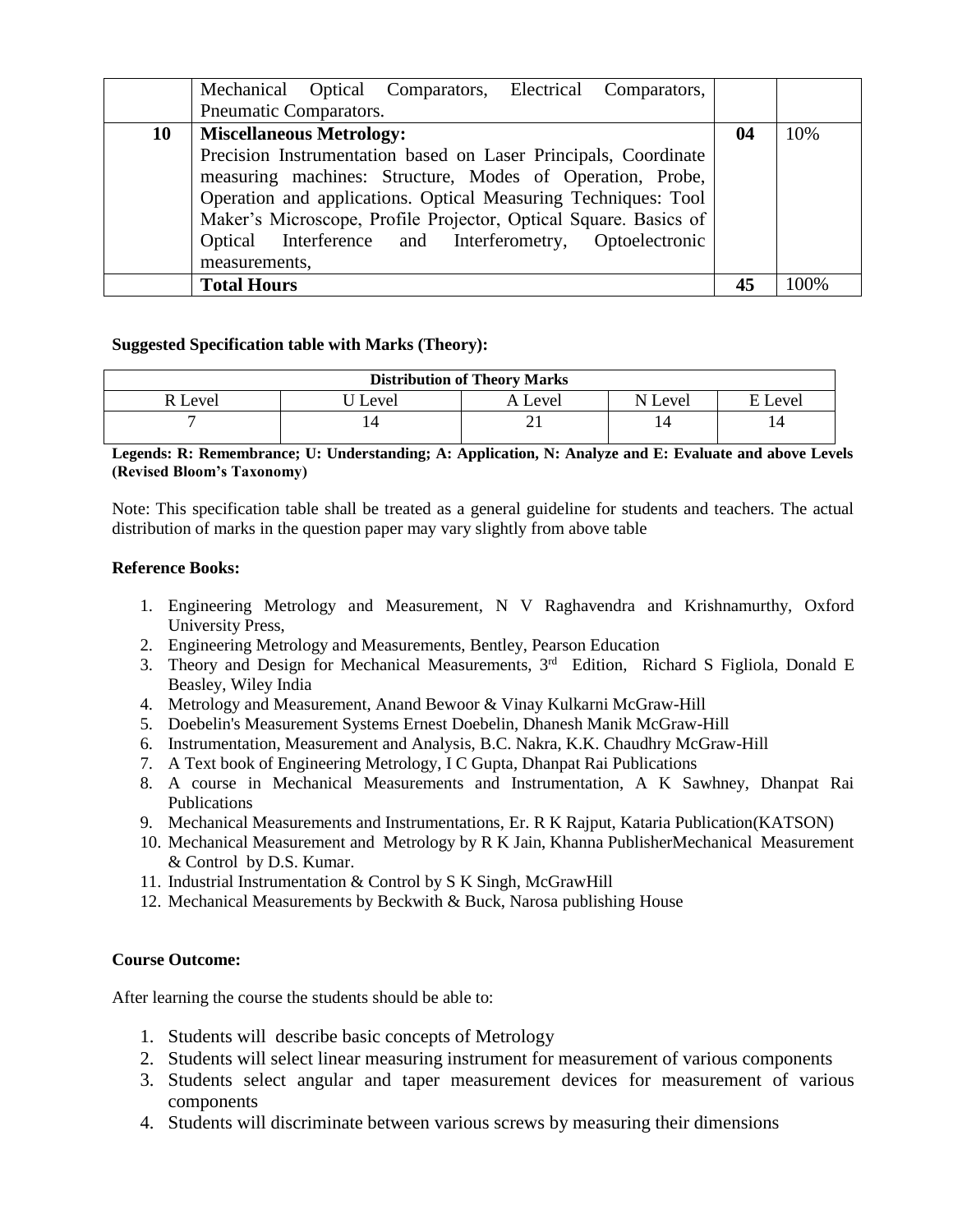- 5. Students will separate different gears through measurement of various dimensions of gears
- 6. Students will discriminate capabilities of machining process by measuring surface finish of the component produced
- 7. Students will evaluate quality of surface produced using various methods
- 8. Students will describe basic concepts of mechanical measurement and errors in measurements.
- 9. Students will select appropriate temperature measuring device for various applications
- 10. Students will describe methods of measurement for various quantities like force, torque, power, displacement, velocity/seed and acceleration

### **List of Experiments:**

#### **Following experiments are suggested for Laboratory work**

- 1. Basic understanding of measurements and metrology: concepts, application, advantage and future aspects
- 2. Performance on linear and angular measurements and check different characteristics of measurements
- 3. Performance on Temperature measurements and check different characteristics of measurements and also do calibration
- 4. Performance on Temperature measurements and check different characteristics of measurements and also do calibration
- 5. Performance on Stress, strain and force measurements and check different characteristics of measurements and also do calibration
- 6. Performance on Speed/Velocity, acceleration measurements.
- 7. Performance on surface measurements
- 8. Performance on measurements of gears and screw threads

#### **Important Note:**

### **80 % From above suggested laboratory work should be covered and remaining 20 % is as per facility available at Department.**

#### **Design based Problems (DP)/Open Ended Problem:**

All above performance are to be carried out in the laboratory and students will prepare experiments and note down reading and conclusion. The can prepare for calibration and compare results with existing and with alternate methods of measurements. At least 5 open ended problems are proposed for better understanding the subject and to apply real life application. The projects are listed below:

- 1. Calibration of temperature measuring devices
- 2. Design and prepare for strain/force/torque measurements experiments
- 3. Setup preparation and experiments on linear and angular measurements
- 4. Experiment for gear and screw thread measurements
- 5. Setup preparation and experiments on Displacement, Speed/Velocity and acceleration measurement

## **Major Equipment:**

- 1. Temperature Measurements Equipments/Devices/Sensors
- 2. Stress/Strain/Force Measurements Equipments/Devices/Sensors
- 3. Surface Measurements Equipments/Devices/Sensors
- 4. Linear/Angular Measurements Equipments/Devices/Sensors
- 5. Resistive Potentiometer, Tachometers, Piezoelectric Accelerometer